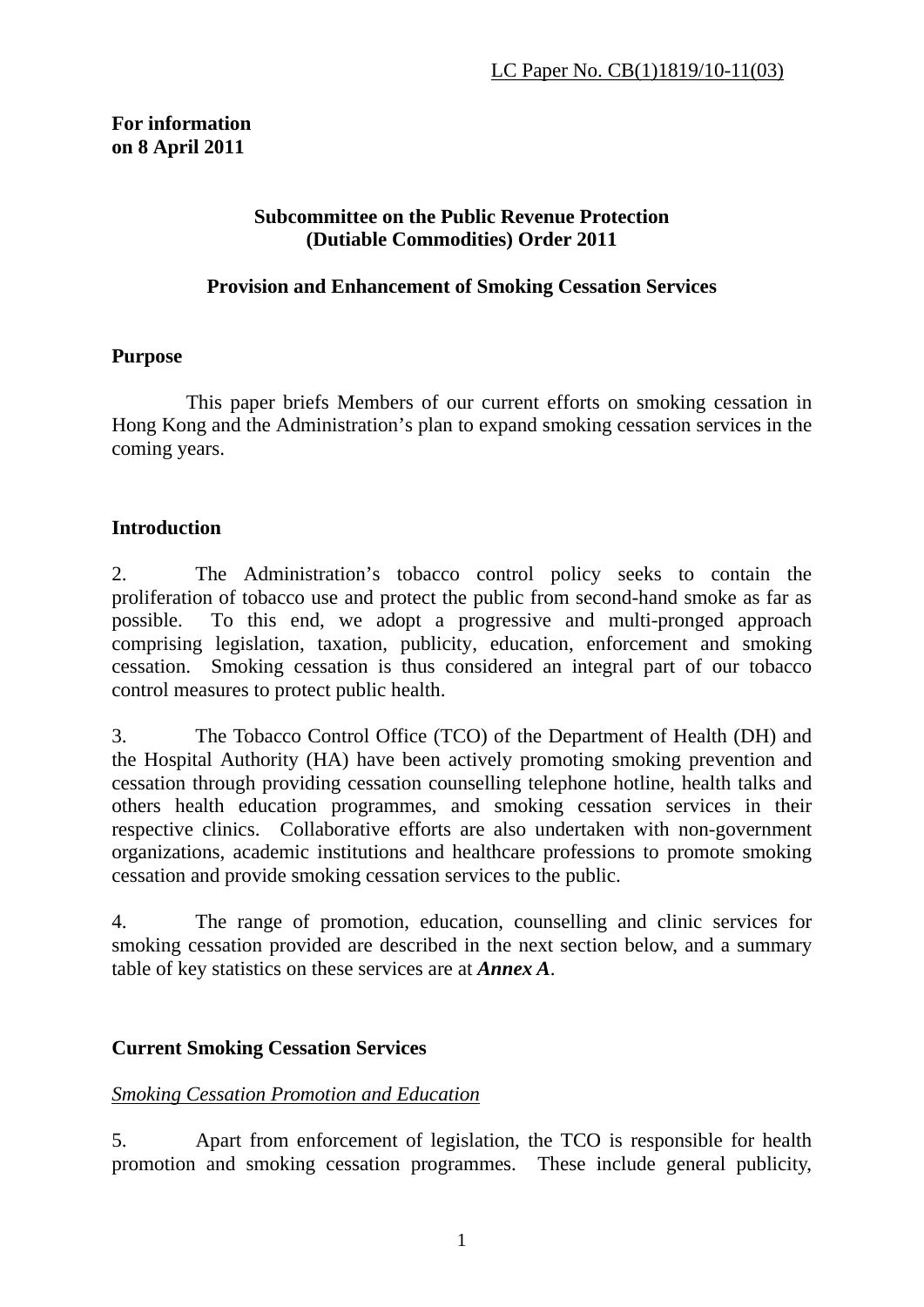health education and promotional activities on tobacco control through TV and radio announcements of public interest, outdoor billboard advertisements, internet advertisements, enquiry hotline, promotion campaigns, on-line games, health education materials and seminars. The aim of these activities is to promote and educate the general public on the harmfulness of smoking, to prevent people especially younger people from picking up smoking habit, and to encourage smokers to quit smoking. A sample of these activities and materials are set out at *Annex B*.

6. In parallel, the Hong Kong Council on Smoking and Health (COSH) receives annual funding from DH to focus on promoting smoking cessation and a smoke-free living environment. COSH conducts publicity campaigns to encourage smokers to quit smoking and garner public support for a smoke-free Hong Kong. COSH has also continued its education and publicity efforts at kindergartens, primary and secondary schools through health talks and theatre programmes. The aim is to educate students on the hazards of smoking as well as how to resist the temptation of smoking and support a smoke-free environment.

## *Smoking Cessation Hotline and Counseling*

7. DH operates a Smoking Cessation Hotline (1833 183) to provide general enquiry and counselling on smoking cessation, and coordinates the provision of smoking cessation services in Hong Kong. Clients who have the need can be referred for follow-up services in smoking cessation clinics operated by various providers including DH, HA and non-government organizations such as the Tung Wah Group of Hospitals and Pok Oi Hospital (see sub-sections below for information). Through concerted publicity efforts by the Government and non-government organizations, the Smoking Cessation Hotline is widely publicised as a source of information on smoking cessation for smokers.

8. The Smoking Cessation Hotline received 15 500 and 13 800 calls in 2009 and 2010 respectively, increased by more than three-fold from 4 335 calls received in 2008. In the first three months of 2011, the Hotline received 6 626 calls, representing some 280% increase over the same period in the previous year. Since the announcement of the proposal to increase tobacco duty by some 40%, the Hotline received an average of 189 calls per day during the first week after the Budget on 23 February 2011, a five-fold increase from the average number of calls per day in 2010. Similar pattern also happened after tobacco duty was increased by 50% in February 2009. This and similar trend of increase in demand for other smoking cessation services shows that increase in tobacco duty has a direct and positive effect in nudging smokers to contemplate quitting of smoking habits.

9. In addition to TCO, various service units in DH, e.g. the Central Health Education Unit, the Tuberculosis & Chest Service, the Elderly Health Service, and the Professional Development and Quality Assurance Service also contribute to the provision of smoking cessation service through their healthy lifestyle programmes and their health advice to patients and referrals to smoking cessation services. Currently,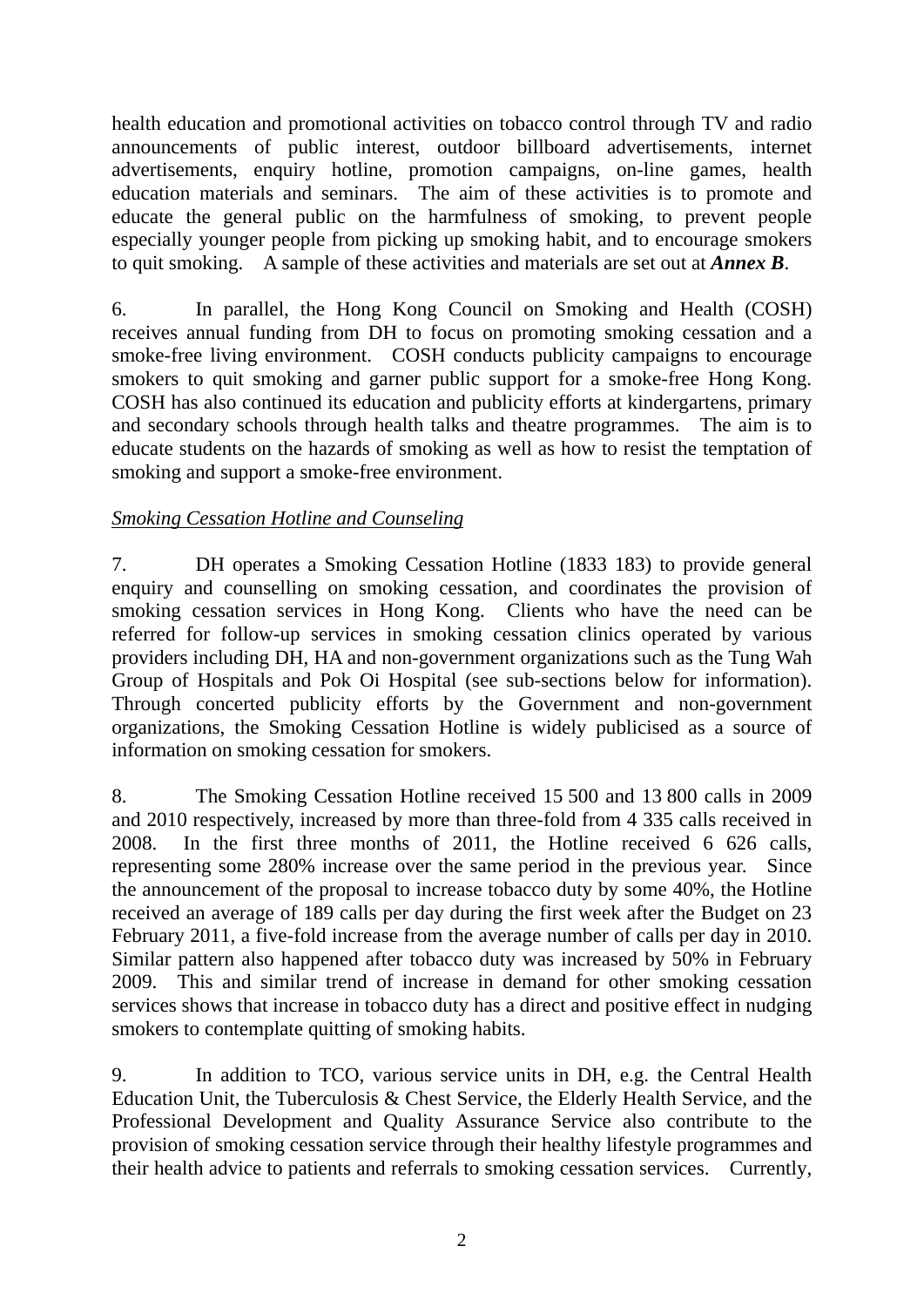there are 18 clinics under Tuberculosis & Chest Service and 18 centres under Elderly Health Service. HA operates a telephone service, providing both general enquiry and counselling services. The University of Hong Kong also provides quitline counselling service for youth and women smokers.

10. We understand that there are also healthcare professionals including doctors working in the private sector or non-government organizations who provide smoking cessation advisory services in the course of their healthcare service provision to their clients, and refer smokers to smoking cessation services. Certain healthcare professional bodies have promoted smoking cessation services among their respective healthcare professions and some have also provided training support for such.

## *Smoking Cessation Clinic Services*

11. DH operates a total of 5 smoking cessation clinics (4 are targeting civil servants, and one is open to members of the public, list at *Annex C*). Services provided at these clinics include individual and group counselling for smokers, prescription of Nicotine Replacement Therapy (NRT) or other non-NRT medications to manage nicotine dependence. The enrolment of both public and civil servants in DH smoking cessation clinics was 567 in 2009 and 597 in 2010, representing some 80% increase since 2008. The smoking cessation rate one-year after treatment was 29.2% in 2009 which is comparable to the experience in overseas countries.

12. HA operates 3 full-time and 31 part-time smoking cessation clinics (list at *Annex C*) to provide smoking cessation services to the public through health talks, counselling and treatment. Clients are referred either by DH's Smoking Cessation Hotline or by doctors in public hospitals and clinics. Clients attending HA smoking cessation clinics, where clinically necessary according to protocol, are prescribed NRT drugs free-of-charge since August 2010. The new cases handled by HA's smoking cessation clinics was 4 156 in 2010, up from 2 109 in 2008 and 2 854 in 2009. The smoking cessation rate one-year after treatment was 49.4% in 2009 and 43% in 2010.

13. To leverage on community efforts in smoking cessation, DH has entered into a funding and service agreement with the Tung Wah Group of Hospitals (TWGHs) for the provision of a community-based smoking cessation programme. The programme, started in January 2009 with a funding of \$5 million and expanded to \$11 million in 2010-11. It covers a comprehensive range of activities and services including smoking cessation service, education for the public, training for health care professionals and research projects. There are currently four centres operating throughout the territory (list at *Annex C*) to provide free smoking cessation services. Similar to other public smoking cessation clinics, where clinically necessary NRT drugs are prescribed free-of-charge. The TWGH programme admitted 717 and 1 288 clients in 2009 and 2010 respectively, with smoking cessation rate one year after treatment at 40.3% (in 2009, figure for 2010 still being evaluated).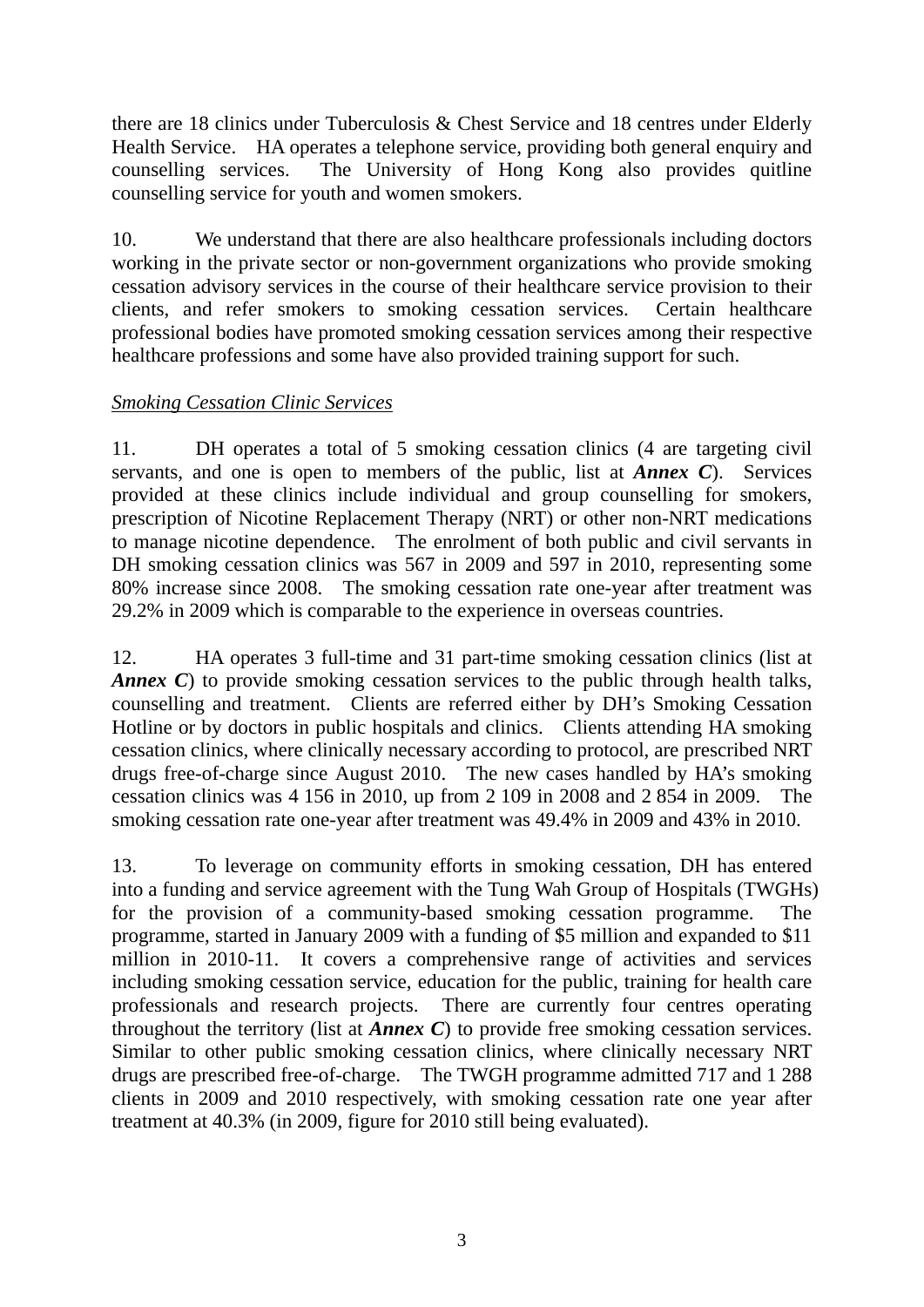14. DH has also entered into a funding and service agreement with Pok Oi Hospital (POH) with effect from April 2010 for the provision of a smoking cessation pilot programme using acupuncture in Chinese Medicine. The programme, started in April 2010 with a funding of \$4 million in 2010-11, covers a comprehensive range of activities and services including smoking cessation service, education for the public and research projects. Free smoking cessation service is provided in 15 mobile clinics which serve 70 locations in different districts (list at *Annex C*). A Chinese Medicine Community Health Care Centre at Kwun Tong has been established to support these mobile clinics. The POH programme admitted 1 008 clients last year and its smoking cessation rate is still being evaluated.

15. To gain a better understanding on the need assessment and access to smoking cessation service for new immigrants and ethnic minorities, DH has commissioned the United Christian Nethersole Community Health Service to provide a Pilot Outreach Programme for the two groups, with the aim to facilitate future planning of smoking cessation service for these population groups. The Programme started in November 2010 and the results will be available in late 2011.

#### **Enhancement of Smoking Cessation Services**

16. The expenditure of the TCO in 2011-12 is estimated to amount to \$113.3 million, including \$36.6 million on enforcement and \$55.7 million for health education and cessation service. For 2011-12, there are 107 officers in DH responsible for enforcing the legislation and 14 officers in the provision of health education and cessation service. An additional \$21 million has been specifically earmarked for DH to enhance smoking cessation services in 2011-12. HA provides treatment services for smoking cessation as an integral part of its overall services provision, hence a separate breakdown of expenditure on the services is not available. However, an additional funding of \$19.6 million has been specifically earmarked in 2011-12 for HA to enhance its smoking cessation service in the primary care setting.

17. DH will further strengthen the efforts on smoking prevention and cessation with the additional \$21 million funding allocated in 2011-12. Due to constraints of venues and space, it is considered difficult to expand the smoking cessation services operated by DH. Instead, the current direction is to expand the provision of smoking cessation services by other providers, especially non-government agencies. These will include scaling up the existing community-based cessation services by TWGHs and POH. The targeted clients receiving smoking cessation service of TWGHs will be increased from 1 400 to 3 000 smokers per year, while that of POH will be increased from 1 200 to 2 000 smokers per year in the new funding and service agreement.

18. DH will also enhance smoking cessation service for young smokers. It plans to commission a non-government agency to operate a youth-oriented quit-line with trained peer counsellors, building on the experience of the quit-line services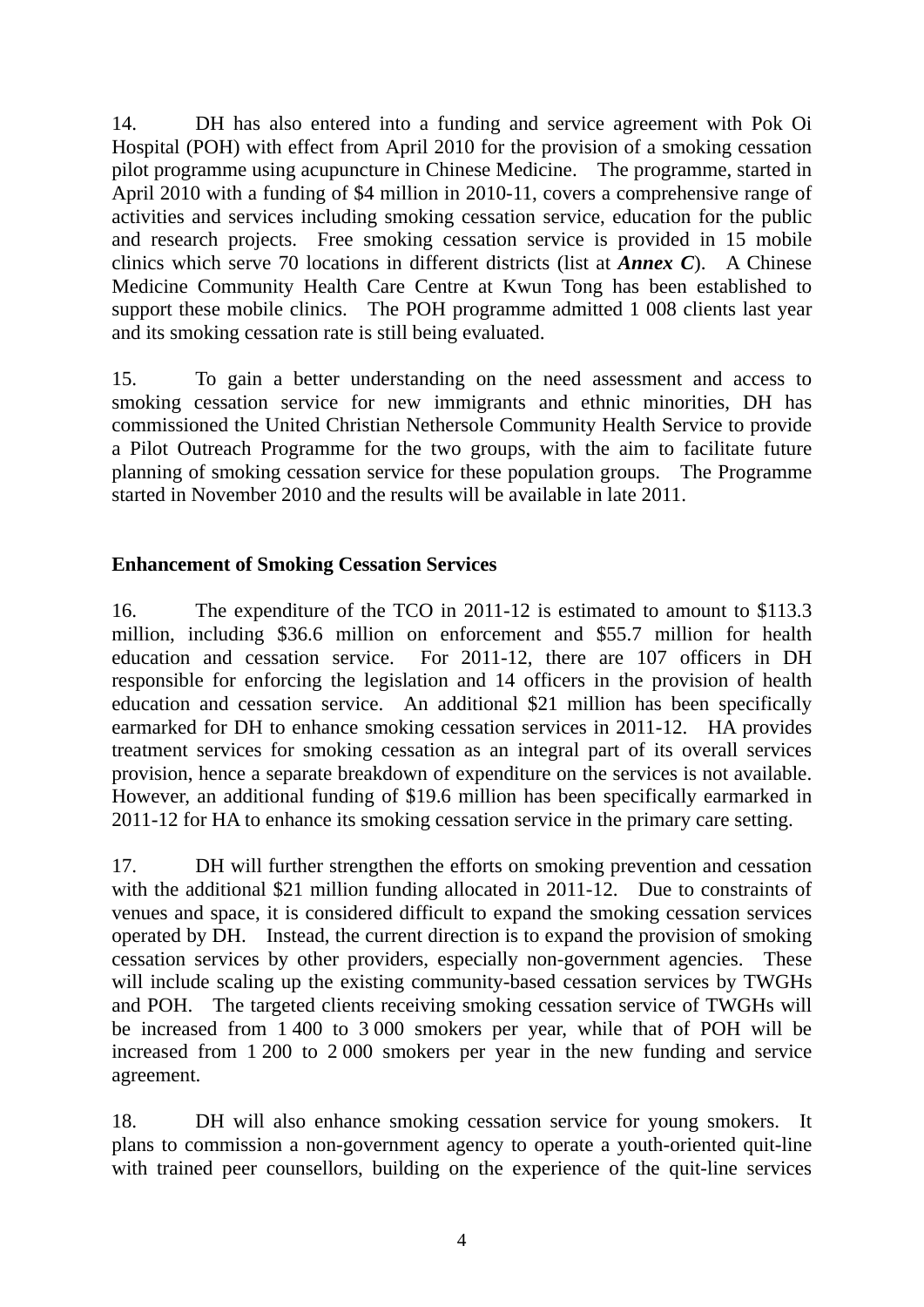operated by the School of Nursing of the University of Hong Kong. DH will further collaborate with other non-government organizations to organize school-based programmes to prevent students from picking up the smoking habit. DH will provide training for health care professionals in provision of smoking cessation service in the community as well as conduct researches on smoking related issues.

19. The HA will also be enhancing its smoking cessation service in 2011-12, making use of the \$19.6 million additional funding earmarked for enhancing smoking cessation in primary care services. It plans to provide smoking cessation services targeting chronic disease patients who are smokers using the chronic care model in primary care setting. The focus is to improve disease management and complication prevention through smoking cessation interventions including face-to-face behavioural support, telephone counseling, and pharmacotherapy.

20. In addition, COSH will also enhance its efforts to promote a smoke-free culture. It will organize various health promotion activities on the theme of smoking cessation by the mass media and at community levels via collaboration with the District Councils. COSH will launch a recognition scheme and identify best practice in the promotion and provision of smoking cessation programmes for employees in the workplaces.

## **Way Ahead**

21. Smoking cessation is an integral and indispensable part of the Government's progressive and multi-pronged approach to tobacco control. We will put the focus of our next steps in tobacco control on smoking cessation. This will complement the series of tobacco control measures taken in the past few years including stepping up public education and health promotion, expanding no smoking areas to all indoor workplaces and public places, introducing smoking ban at outdoor leisure areas and indoor entertainment establishment, impose a complete ban on all forms of tobacco advertisements, tightening restrictions on packaging and sale of tobacco products, and the current proposal to increase tobacco duty.

22. Looking ahead, we will continue to explore different ways to enhance smoking cessation services for the smoker population in general, including services targeting specific groups, for instance, youth and female smokers, workplaces of industry with higher concentration of smokers, and also the elderly group. In this regard, we will continue to assess the effectiveness of different models of promoting and providing smoking cessation through objective evaluation, with a view to expanding smoking cessation in an evidence-based manner. Enhancing smoking cessation services will help sustain the momentum of tobacco control and the inclination of smokers to proactively participate in quitting smoking.

#### **Food and Health Bureau April 2011**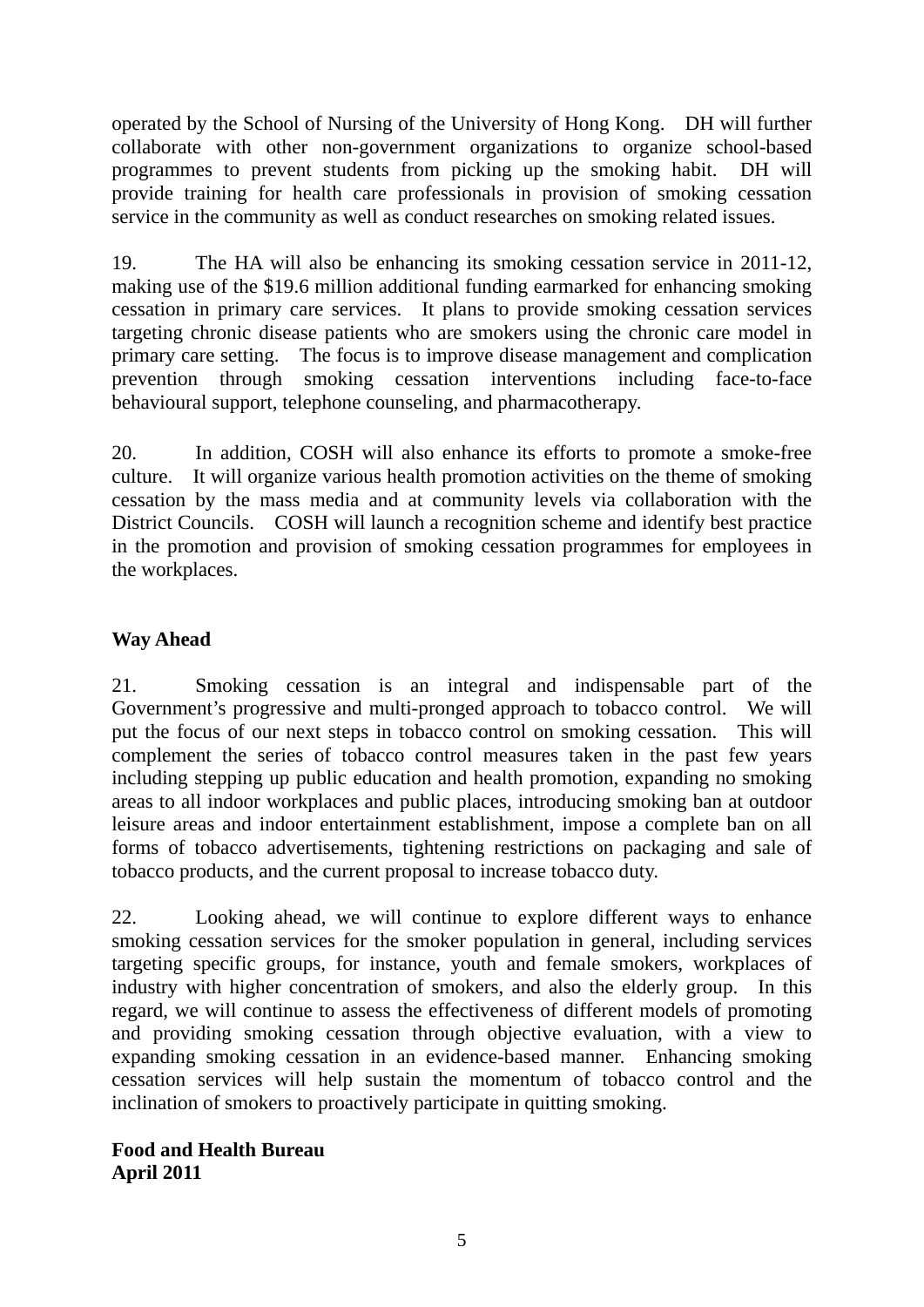## **Annex A**

# **Key Statistics on Smoking Cessation Services**

| <b>Services</b>           | <b>Clients served</b> |         |         | <b>Cessation rate</b> |       |       |
|---------------------------|-----------------------|---------|---------|-----------------------|-------|-------|
|                           | 2008                  | 2009    | 2010    | 2008                  | 2009  | 2010  |
| DH (hotline enquiries)    | 4 3 3 5               | 15 500  | 13 880  | N/A                   | N/A   | N/A   |
| DH (clinic attendance)    | 329                   | 567     | 597     | 36.7%                 | 29.2% | N/A   |
| <b>TWGHs Programme</b>    | N/A                   | 717     | 1 2 8 8 | N/A                   | 40.3% | N/A   |
| (started in January 2009) |                       |         |         |                       |       |       |
| <b>POH</b> Programme      | N/A                   | N/A     | 1 0 0 8 | N/A                   | N/A   | N/A   |
| (started in April 2010)   |                       |         |         |                       |       |       |
| HA (hotline enquiries)    | 6782                  | 6778    | 6 8 4 4 | N/A                   | N/A   | N/A   |
| HA (hotline counseling)   | 7583                  | 9 1 9 2 | 11 240  | N/A                   | N/A   | N/A   |
| HA (clinic attendance)    | 2 1 0 9               | 2854    | 4 1 5 6 | N/A                   | 49.4% | 43.0% |

# *Key:*

| Tung Wah Group of Hospitals |
|-----------------------------|
|                             |
|                             |
|                             |

N/A not available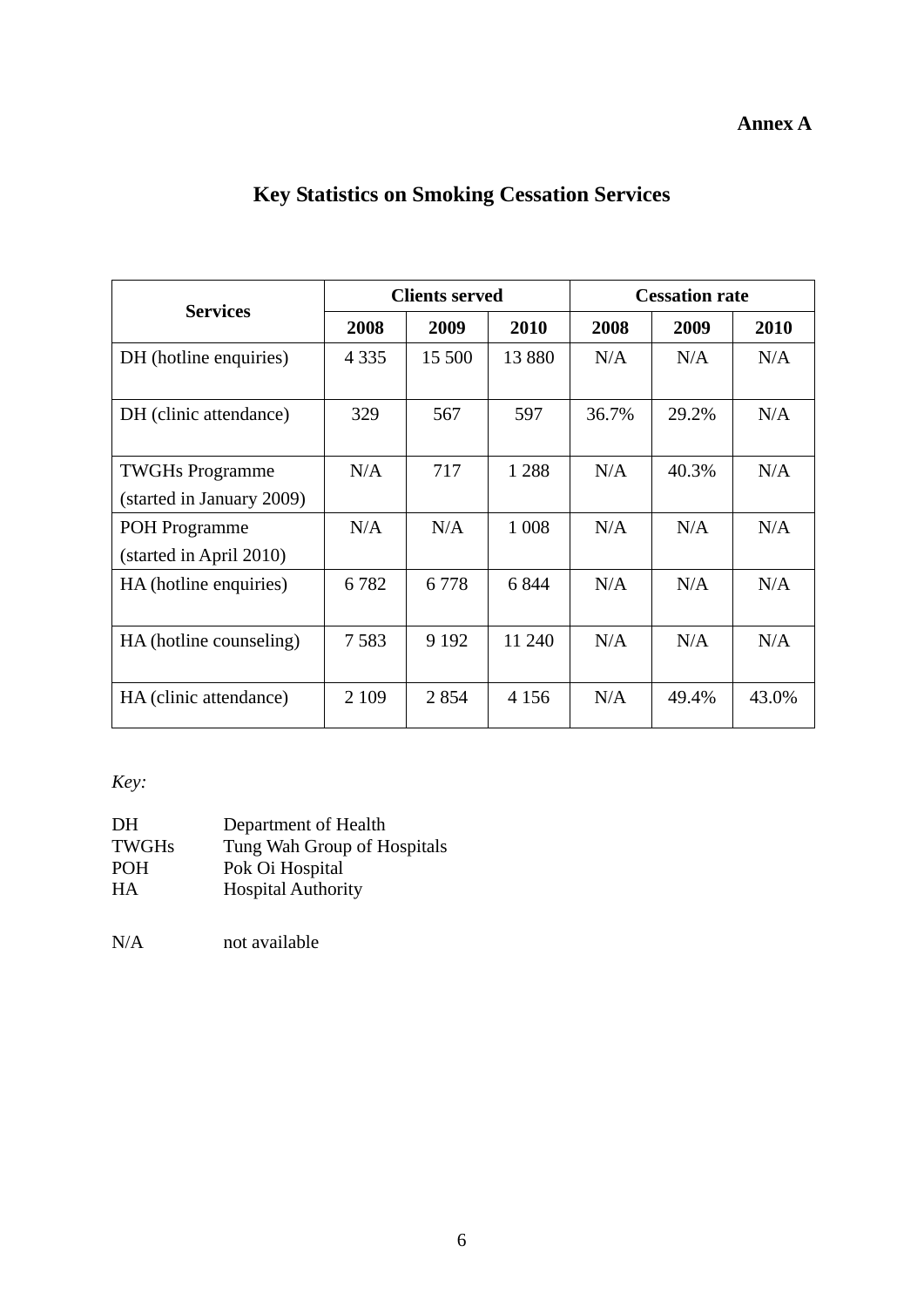**Annex B** 

## **Publicity and Promotion of Smoking Cessation Services**



APIs on Promotion of Quitline (1833 183) & Announcement of Expansion of No-smoking areas



Mass Media Publicity Campaign on Expansion of No-smoking areas to Public Transport Interchanges



Health Education Talks, Roving Exhibitions and Game Booths on Smoking Cessation Services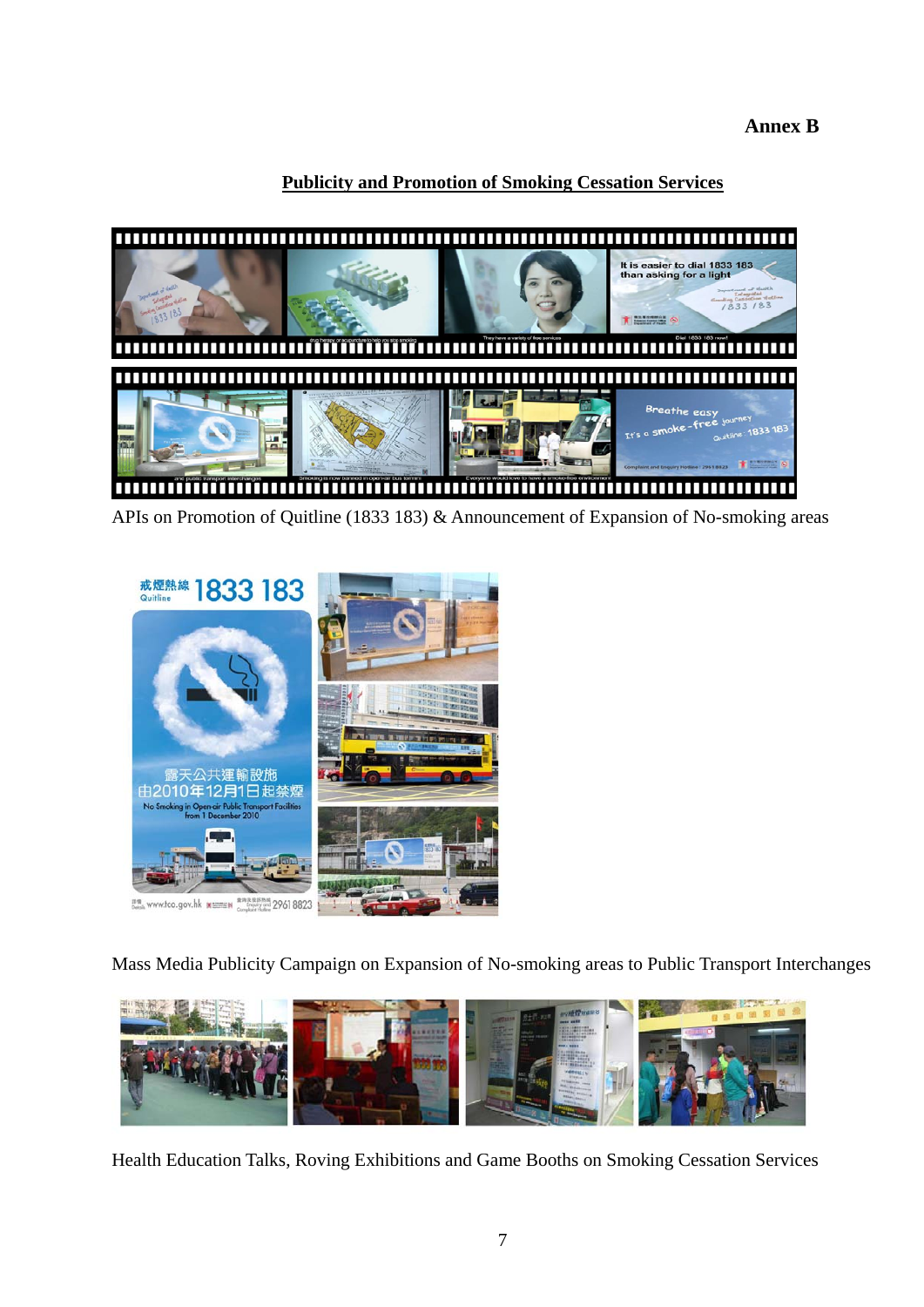#### **Annex C**

#### **Current Smoking Cessation Services**

#### **Smoking Cessation Clinics of DH**

- Ngau Tau Kok Jockey Club Clinic #
- Chai Wan Families Clinic \*
- Hong Kong Families Clinic \*
- Kowloon Families Clinic \*
- New Territories Families Clinic \*

Note: \* open for civil servants # open for general public

#### **TWGHs Integrated Centre on Smoking Cessation**

- Wan Chai
- Mong Kok
- Sha Tin
- Tuen Mun

#### **Mobile Clinics of POH**

- Tin Shui Wai
- Tseung Kwan O
- Wong Tai Sin
- Hong Kong Island
- Tsuen Wan
- Yuen Long
- Tuen Mun
- Sha Tin
- Tung Chung
- Ma On Shan
- San Po Kong
- North District
- Kwai Ching
- Kwun Tong
- Yau Tong
- Tai Po